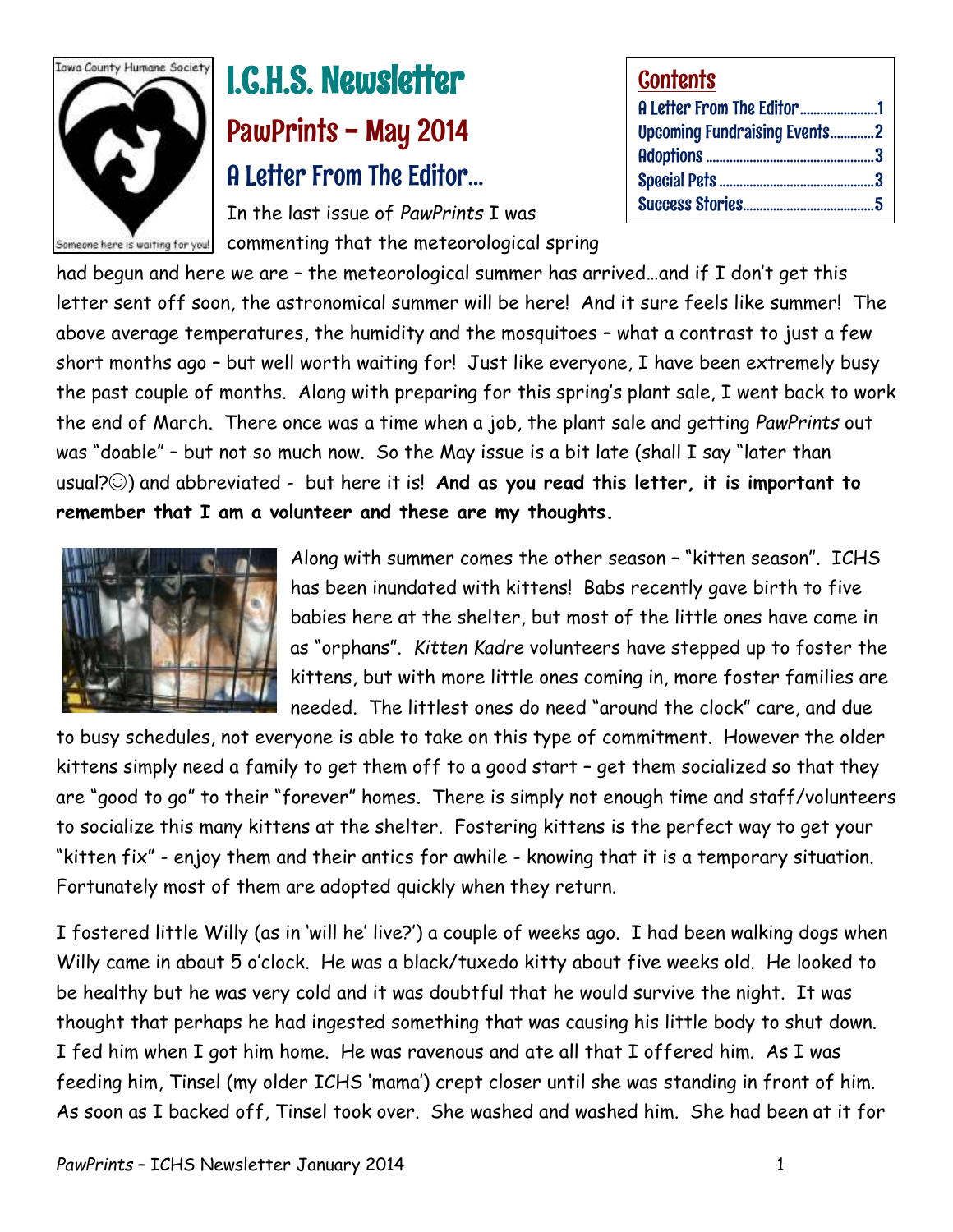about 20 minutes when my neighbor, Samantha, stopped by which caused Tinsel to run upstairs. We tried to feed Willy again about 8:00 but he was not responding as he had earlier. When Sam left, Tinsel came back down, went over to the kitten and instead of continuing with her "motherly duties", she hissed at him and ran back upstairs. I gathered Willy, the heating pad, the cat bed and went to bed about 10:15. Despite Willy's rattled breathing, I drifted off to sleep but woke up about a half hour later to silence. Willy was gone. My first attempt at fostering was disappointing to say the least!

With the ever-growing kitten population, it is obvious that there is much that needs to be done to prevent unwanted litters. As written about earlier, we are working towards a 'low-cost spay and neuter' program as part of ICHS's Community Action Program. Thanks to Spaghetti Suppers, a Scottish Doubles Bowling Tournament and a generous gift from a family whose father had passed away, we are slowly inching closer to our goal of being able to start this program. In the meantime, the parking lot at ICHS was a hub of activity on May 28<sup>th</sup>. It was the "pick-up point" for a shuttle to the Dane County Humane Society's low cost "spay & neuter" clinic in Mt. Horeb. Approximately 25 area cats were transported to the clinic where they spent the night, had surgery and shots on the  $29<sup>th</sup>$  and returned that afternoon. The next shuttle will be on Wednesday, July 23<sup>rd</sup>. Call the shelter at 935-1381 for more information.



One final thought on kittens – the older cats don't stand a chance of grabbing a potential adopter's attention with the cute kittens "hamming it up". As has been stated so many times – yes, the kittens do need homes but so do the older kitties that have been waiting for a home for so long. June is *"National Adopt a Cat Month"* and despite the fact that June is half over; there is still plenty of time –

and cats – to find your 'furry feline friend'!

And lastly... a HUGE thanks to all of you who attended the  $8<sup>th</sup>$  annual plant sale fundraiser in May. All of the proceeds go to the animals' health care – much of the money is used for deworming and flea & tick prevention products.

**If you have any suggestions or ideas about the content of ICHS PAWPRINTS, please contact me, Terri Davis at [roadhogbiker@gmail.com](mailto:roadhogbiker@gmail.com)** 

# Upcoming Fundraising Events

Just a reminder that ICHS is always looking for volunteers to help with the planning and implementation of our fundraisers. A goal is to have enough volunteers so that each individual would only have to help plan and work at one event per year. So…if you would like to get involved

*PawPrints* – ICHS Newsletter January 2014 2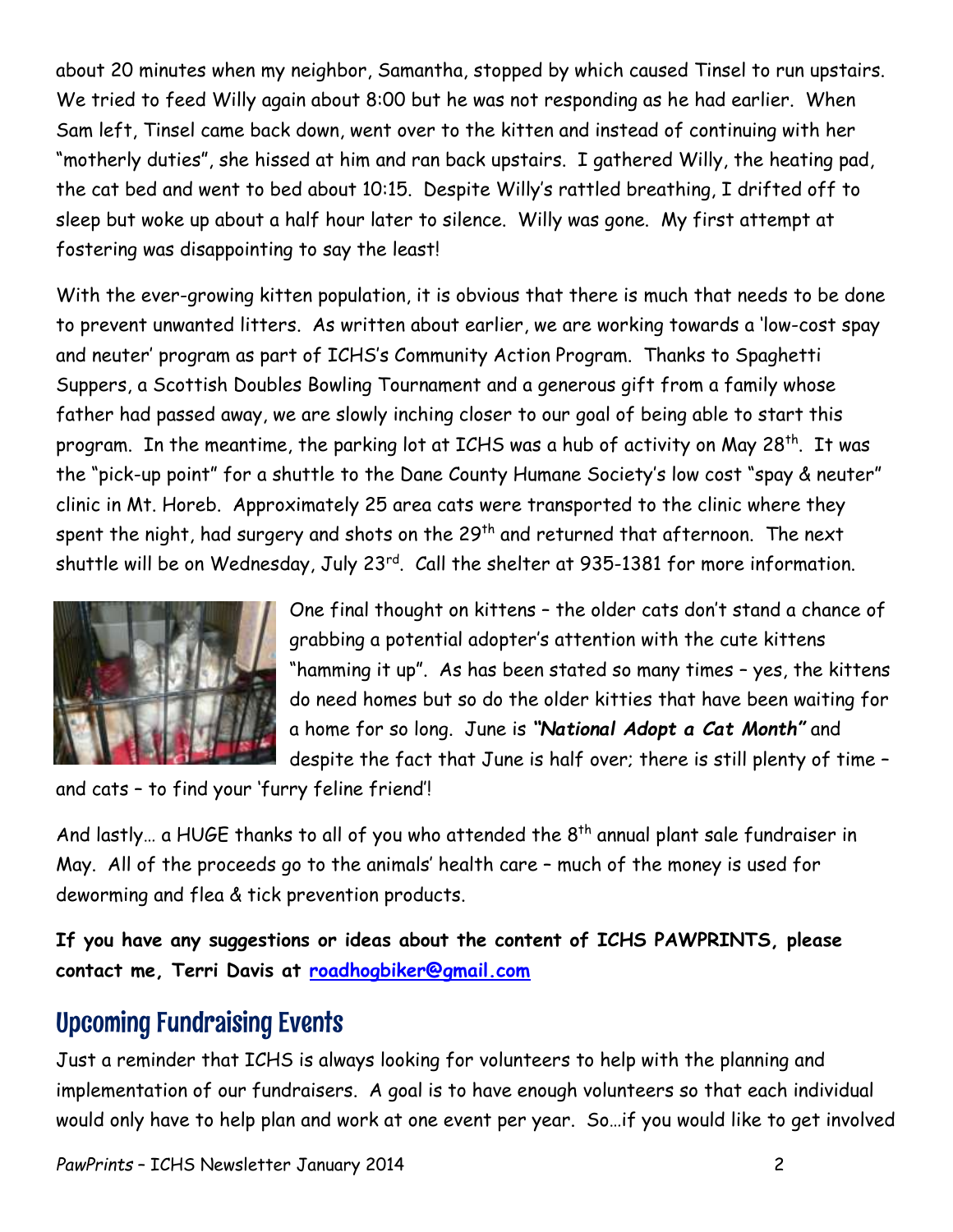with the planning and organizing of this year's fundraisers, please contact the shelter at [www.ichs.net](http://www.ichs.net/) to get more details. We hope to hear from you!!!

#### Music, Food & Fun

Come join the fun on **Saturday, June 21**, at *The Red Room* and *Jeffrey's* in Dodgeville. These two long-time establishments are hosting food and live music to benefit ICHS. The fun starts at 11:00 AM and continues until midnight. *Chicken Truck* will play from 2-6 PM and *Halverson Road* takes over at 8 PM and plays until midnight. The \$10 admission fee includes food, free beer (until it's gone) and the live music. There will also be raffles, door prizes and lots of fun. The menu includes a pork sandwich, potato salad, cole slaw and cheese and crackers. ICHS is fortunate to have these two fine businesses sponsor this event for us. Please come out and support their efforts in their attempt to raise money for ICHS.

#### ICHS Summer Carnival

**Saturday, July 12th** is the date for the Summer Carnival at the shelter. I don't have all of the details for this event, but check the ICHS website as the date draws closer.

### The Firehouse Bar & Grill Fundraiser

**Saturday, July 26th** is the date for a fundraiser in Mt. Horeb at the **The Firehouse Bar & Grill.** This event is currently being worked on. More details later.

|         | <b>March Dogs</b><br><b>March Cats</b><br><b>April Cats</b> |       | <b>April Dogs</b> |       |               |
|---------|-------------------------------------------------------------|-------|-------------------|-------|---------------|
| Chloe   | Mittens                                                     | Roxy  | "Feisty Fab Four" | Chase | Jewels        |
| Bella   | Kayan                                                       | China | Ricky             | Olive | Zoey          |
| Ole     | Fitz                                                        | Ava   | Packman           | Kit   | <b>Buster</b> |
| Tootsie | LeRoy                                                       |       | Jordan            | Kat   |               |
| Emily   | Patches                                                     |       |                   |       |               |

#### January & February Adoptions

 **\*-** kitten

☺- special needs and/or having been an ICHS resident for a year(s)

# Special Pets

*PawPrints* – ICHS Newsletter January 2014 3 We all know that all animals are 'special' but the animals featured in this section are indeed special. These are 'special needs' animals. The special person/family who adopts one of these animals knows that this may/may not be the long-term relationship which we hope for when we open our hearts and homes to a new family member. These animals 'forever homes' with us may be just for a short time before they move on…But, nevertheless, these animals need a home and a loving family just as we all do. Are you possibly the family that could provide a home for one of these animals? If not, do you know of a family who could provide a loving home for these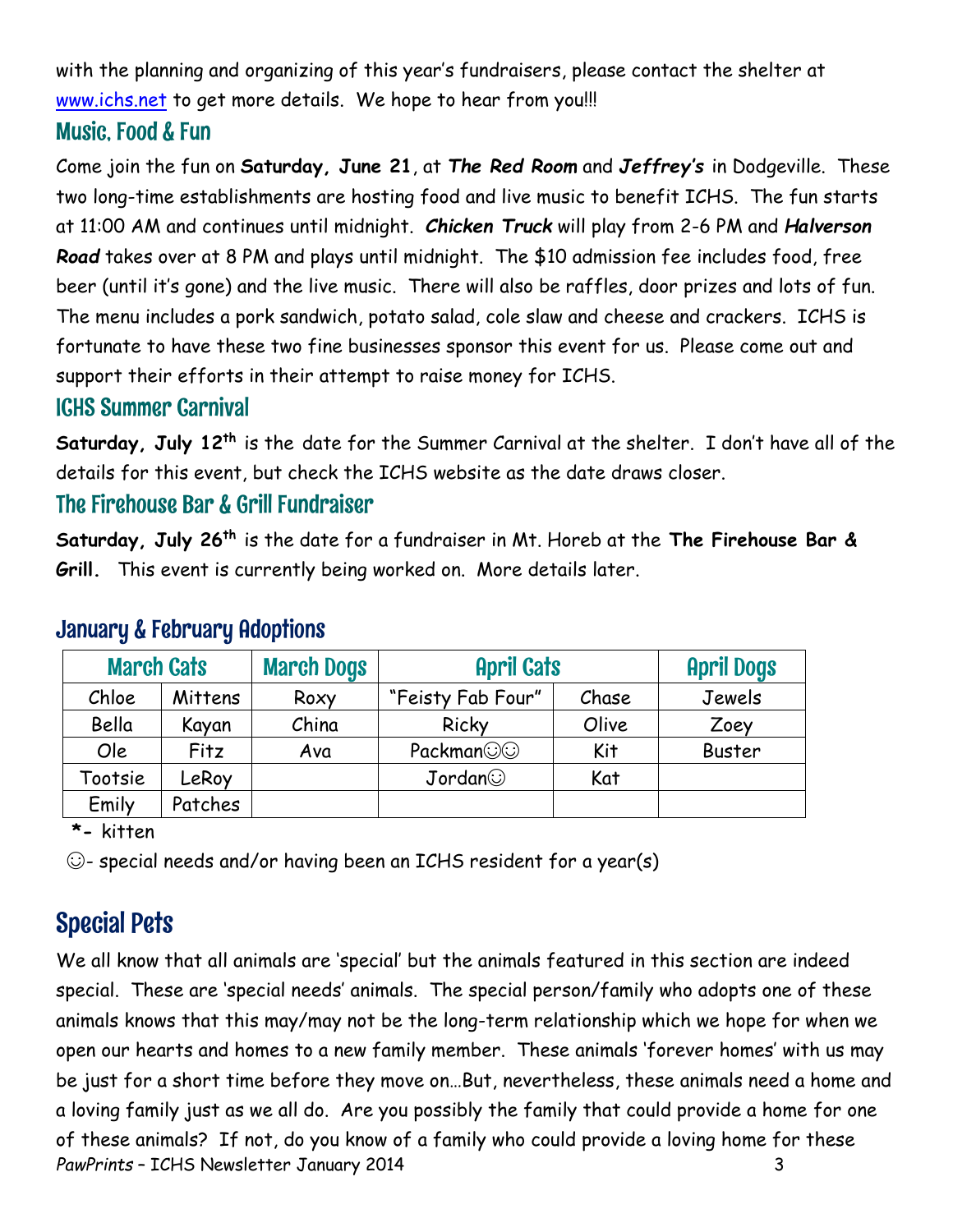animals? If so, please come out to ICHS and find out more about these animals from the ICHS staff.

#### Cameron, Limbo, Buzz, Grover & Kit Kat



Our FIV+ (Feline Immuno-deficiency Virus) population remains at five – Cameron, Limbo, Buzz, Grover and Kit Kat. FIV cats are "normal" cats– it's just that these five kitties have a virus (FIV) which affects their immune system – but slowly – over a period of years! So these kitties should live long and normal lives! **Cameron** is a handsome, active, playful guy who loves attention. He needs to be an only cat – he isn't the least bit fond of other cats. He has been at ICHS for well over a year - now on the "Top Ten List". **Limbo** is a good-looking gray guy who also loves attention. **Buzz** was thought to be 'feral' when he first arrived at ICHS – but he was simply frightened. He now has the reputation of being "one of the sweetest and most loving cats in the building". I agree. When I took him out of his cage to get to know him - he never left my lap; he just wanted to be petted! Although handsome Grover has been at the shelter for about a month, I haven't gotten to know him well nor have I gotten well acquainted with the beautiful calico, **Kit Kat**. She also hasn't been with us long, but if she is as friendly as she is beautiful, she is the cat for you! If it wasn't for the FIV+ sign on their cages, you wouldn't have a clue that these cats have FIV! Although we call these cats "special", there really are no special considerations when adopting them. They must be kept indoors. They may live with other cats since FIV is not easily passed between cats (it would be best if your other cat(s) are good-natured and amicable to a new pal). FIV is primarily spread by serious bite wounds so if you have other cats, it is important to properly introduce any of these five to the others (but you would do that with any cat that you bring home). It is also important to keep them free from stress so a quiet home would be best. Is it possible that YOU just might be the special family that these kitties are looking for? So…Cameron, Limbo, Buzz, Grover and Kit Kat need homes!

## Gregory & Fozzy



Both **Gregory** and **Fozzy** are indeed special kitties! They tested positive for both FeLV and FIV. Now don't let that deter you from making either one of these guys a part of your family! As mentioned earlier, as long as these guys are kept indoors, are only cats and live in a stress-free environment (as much as possible), they should be with your family for

PawPrints - ICHS Newsletter January 2014